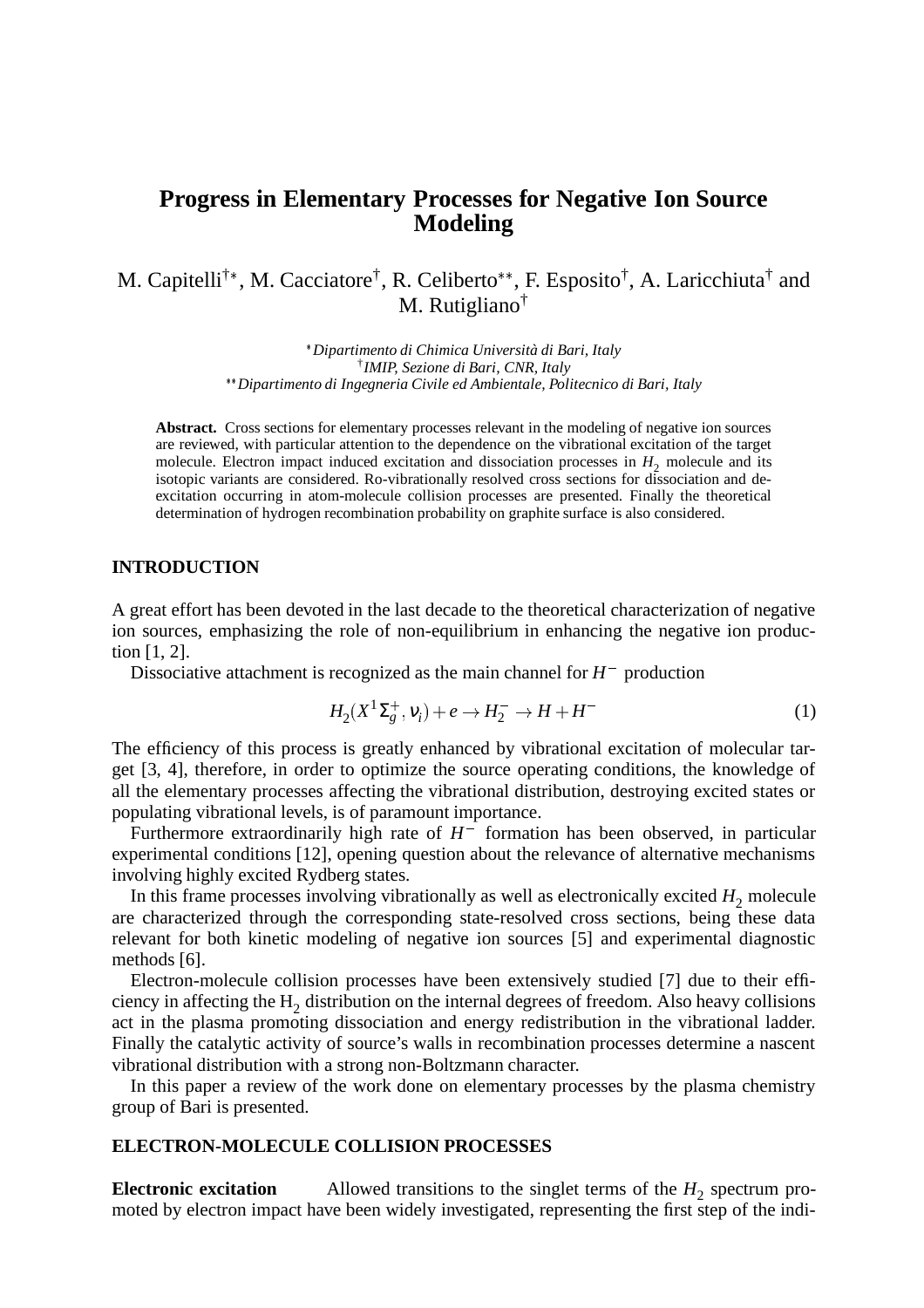

**FIGURE 1.** Cross section for the transition  $(X^1\Sigma_g^+, v_i) \to (B^1\Sigma_u^+)$  for different isotopes, at a fixed energy of 40 eV, (a) as a function of initial vibrational quantum number; (b) as a function of vibrational eigenvalues.

rect mechanism of vibrational excitation, the so-called *E-V process*

$$
H_2(X^1\Sigma_g^+, v_i) + e \to H_2^*(excited\ singlet\ states) \to H_2(X^1\Sigma_g^+, v_f) + e + hv. \tag{2}
$$

As sketched the fate of excited states is to radiatively decay back to the ground electronic state populating preferentially the high vibrational levels  $(v_f)$ .

The principal excitations in this excitation-radiative sequence proceed through the lowest singlets  $B^1\Sigma_u^+$  and  $C^1\Pi_u$  [10]

$$
H_2(X^1\Sigma_g^+, \nu_i) + e \to H_2(B^1\Sigma_u^+) + e \tag{3}
$$

$$
H_2(X^1\Sigma_g^+, \nu_i) + e \to H_2(C^1\Pi_u) + e \tag{4}
$$

Total cross sections (summed over final bound and continuum vibrational states) for the processes (3),(4), calculated in the framework of the semiclassical impact-parameter method, have been reported in refs. [8, 9, 7] for  $H_2$ ,  $D_2$ ,  $T_2$  and  $DT$  molecules, as function of both the collision energy and the initial vibrational quantum number. These results allow an interesting study on the existence of isotopic effect. In figure 1a the dependence of total cross section on the initial vibrational quantum number for the  $X \rightarrow B$  excitation process is presented, at a fixed incident energy, for all isotopic variants of hydrogen molecule. The observed shift of cross sections to higher values of  $v_i$ , in passing from  $H_2$  to  $T_2$  molecule, seems to correspond to the increase of molecular mass. However this isotopic effect is only apparent and the cross sections collapse if plotted as a function of the vibrational eigenvalues (figure 1b), suggesting a dependence of excitation cross section on the vertical transition energy.

A not negligible contribution in process (2) is also represented by radiative cascade processes from higher singlet states [10]. Excitations to the  $B', B'', D, D'$  states, usually referred as lowlying Rydberg states, have been also studied [11]

$$
H_2(X^1\Sigma_g^+, v_i) + e \to H_2(B'^1\Sigma_u^+) + e \tag{5}
$$

$$
H_2(X^1\Sigma_g^+, \nu_i) + e \to H_2(B''^1\Sigma_u^+) + e \tag{6}
$$

$$
H_2(X^1\Sigma_g^+, \nu_i) + e \to H_2(D^1\Pi_u) + e \tag{7}
$$

$$
H_2(X^1\Sigma_g^+, \nu_i) + e \to H_2(D'^1\Pi_u) + e \tag{8}
$$

Total cross sections for processes (5)-(8) are presented in figure 2a-d, respectively.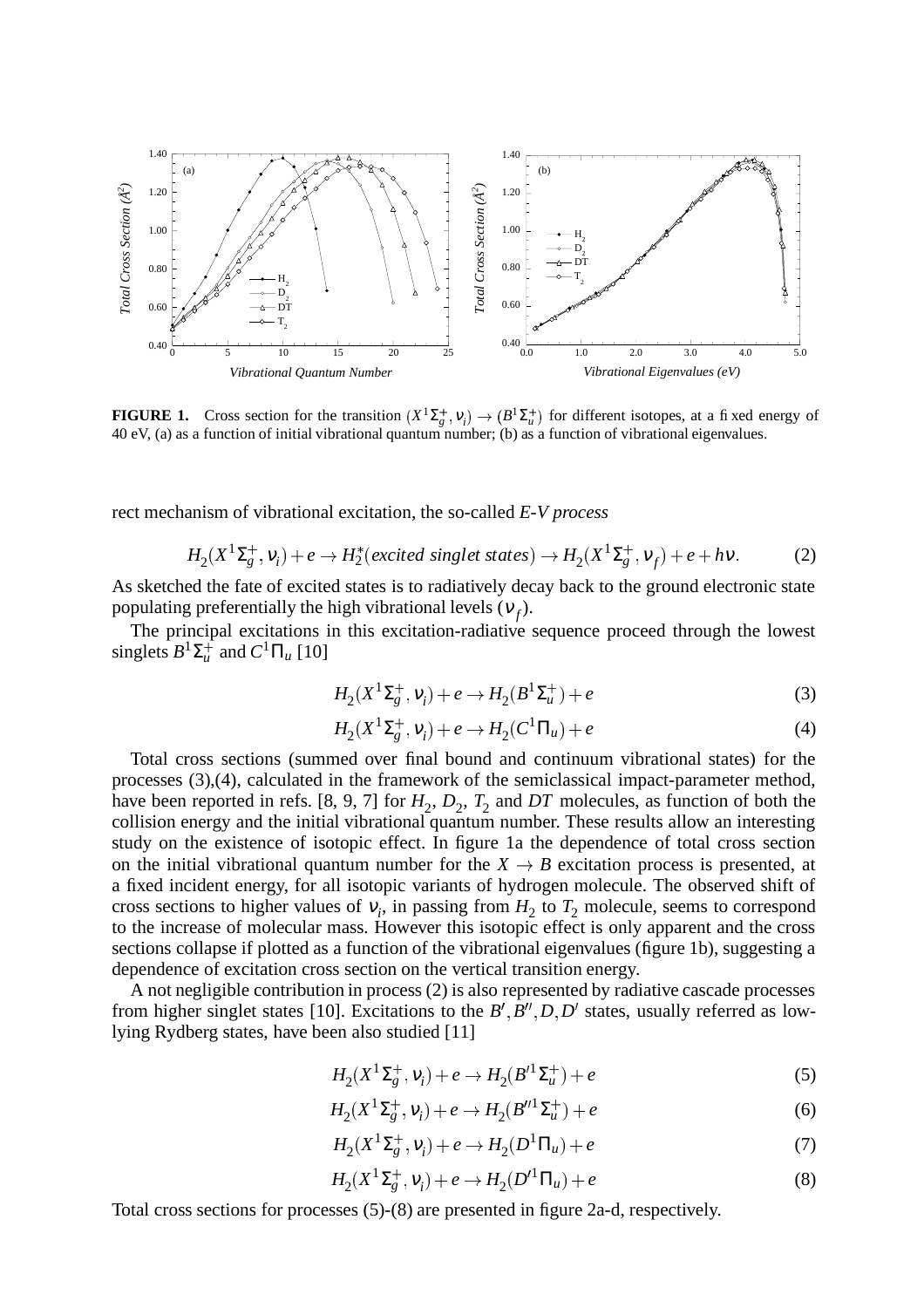

**FIGURE 2.** Cross section as a function of energy, for different initial vibrational levels, for the process: (a)  $H_2(X^1\Sigma_g^+, \nu_i)+e\to H_2(B^{'\,1}\Sigma_u^+)+e;$  (b)  $H_2(X^1\Sigma_g^+, \nu_i)+e\to H_2(D^1\Pi_u)+e;$  (c)  $H_2(X^1\Sigma_g^+, \nu_i)+e\to H_2(B^{''\,1}\Sigma_u^+)+e\to H_2(B^{'\,1}\Sigma_u^+)$  $e$ ; (d)  $H_2(X^1\Sigma_g^+, v_i) + e \rightarrow H_2(D^{'1}\Pi_u) + e$ .

**Dissociation** The forbidden transition from the ground state to the pure repulsive  $b^3\Sigma_u^+$ state represents the main dissociative channel and the related cross sections, for different initial vibrational quantum numbers, have been calculated by different authors [13, 14, 7]. As expected in forbidden transitions the  $X \rightarrow b$  cross section is peaked in the threshold region, while in the high energy region the allowed transitions to the continuum of bound excited electronic states give a significant contribution.

A global dissociative cross section for direct dissociation through excited singlets, including Rydberg states, is reported in figure 3. The irregular dependence on the initial vibrational quantum number, determined by the behaviour of Franck Condon density [15, 11], shows that the dissociation is favoured by vibrational excitation.

Transitions populating the vibrational manifold of the lowest bound triplet states (processes (9),(10)) also lead to dissociation through radiative cascade to the b state and predissociation mechanisms, respectively.

$$
H_2(X^1\Sigma_g^+, \nu_i) + e \to H_2(a^3\Sigma_g^+, \nu') + e \tag{9}
$$

$$
H_2(X^1\Sigma_g^+, \nu_i) + e \to H_2(c^3\Pi_u, \nu') + e \tag{10}
$$

State-to-state excitation cross sections, obtained in the Born approximation, summed on the final vibrational manifold, are reported in figure 4a-b. The direct dissociation through these states is negligible, this being confirmed by the Franck Condon density evaluation.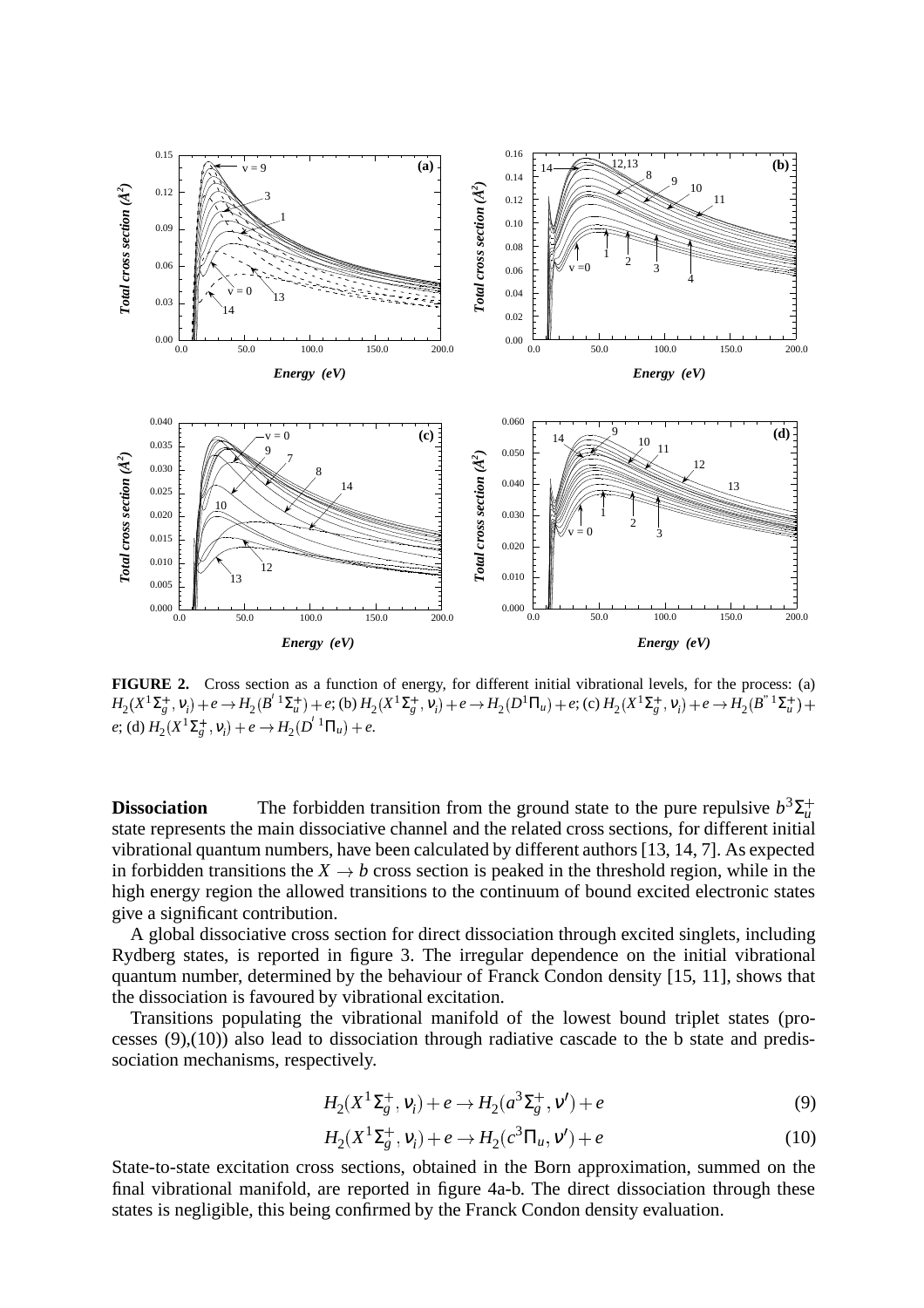

**FIGURE 3.** Cross section as a function of energy, for different initial vibrational levels, for the process:  $H_2(X^1\Sigma^+_g, v_i) + e \rightarrow H_2(B, B', B''^1\Sigma^+_u; C, D, D'^1\Pi_u) + e \rightarrow H + H + e.$ 



**FIGURE 4.** Cross sections as a function of energy for the process (a)  $H_2(X^1\Sigma_g^+, v_i) + e \rightarrow H_2(a^3\Sigma_g^+) + e$ ; (b)  $H_2(X^1\Sigma_g^+, v_i) + e \rightarrow H_2(c^3\Pi_u) + e.$ 

**Triplet-triplet transitions** Only few examples of cross section calculations involving two electronically excited states are available in literature [7], nevertheless these transition can be relevant in plasma modeling. Transitions initiated from the metastable  $a^3\Sigma_g^+$  and  $c^3\Pi_u$ states to other excited triplet states of  $H_2$  molecules have been considered [16]. In particular process (11), known as Fulcher transition, is important in spectroscopic diagnostic methods, providing information about vibrational and rotational population of hydrogen plasmas [6].

$$
H_2(a^3 \Sigma_g^+, v_i) + e \to H_2(a^3 \Pi_u) + e \tag{11}
$$

$$
H_2(c^3\Pi_u, \nu_i) + e \to H_2(g^3\Sigma_g^+) + e \tag{12}
$$

$$
H_2(c^3\Pi_u, v_i) + e \to H_2(h^3\Sigma_g^+) + e \tag{13}
$$

Total cross sections for transitions (11),(12) are shown, as a function of collision energy, respectively in figure 5a,b. The relative position of potential energy curves for electronic states does not favour the dissociative channel, which represents a negligible contribution to the total cross sections.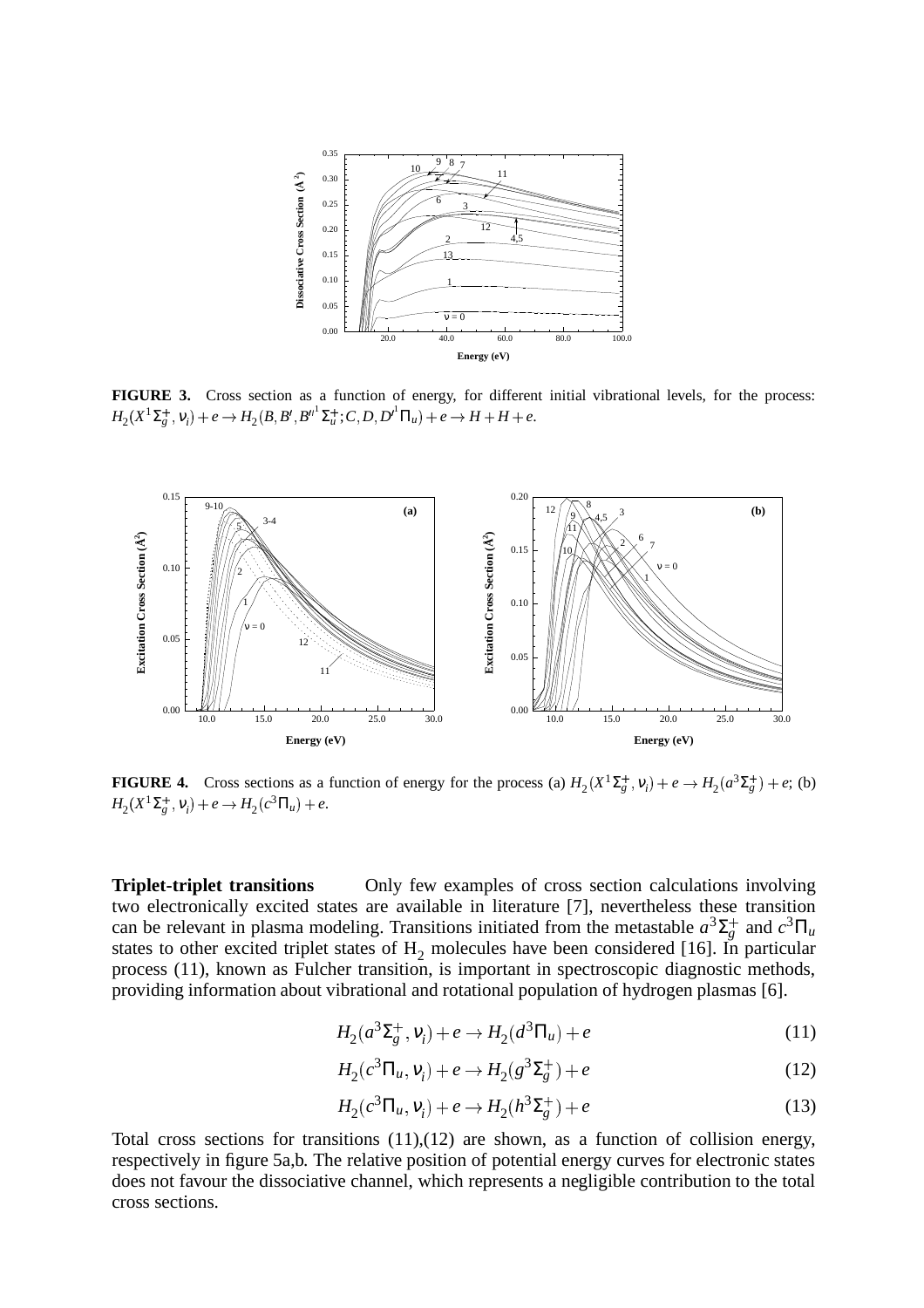

**FIGURE 5.** Cross sections as a function of energy for the process (a)  $H_2(a^3\Sigma_g^+, v_i) + e \rightarrow H_2(a^3\Pi_u) + e$ ; (b)  $H_2(c^3\Pi_u, v_i) + e \rightarrow H_2(g^3\Sigma_g^+) + e.$ 

A special treatment is required for the transition to the  $h^3\Sigma_g^+$  state, whose adiabatic potential energy curve exhibits a barrier sustaining three quasi-bound vibrational levels (figure 6). These vibrational states, due to their quasistationary character, can lead to dissociation tunneling through the barrier

Energy positions of quasi-bound vibrationalstates is determined by using the method of *internal amplitude, (IA)*, defined as

$$
IA(\varepsilon) = \int_{R_a}^{R_b} \frac{|\Psi_{\varepsilon}(R)|^2 \, dR}{[R_b - R_a]}
$$
(14)

 $(R_a$  and  $R_b$  are the two classical turning points of the vibrational  $\varepsilon$  energy level). The *IA* is shown in figure  $\tilde{\tau}$  as a function of the potential energy  $\varepsilon$ . The peaks indicate three regions of resonances which, except for the last one very close to the top of the barrier, present a very sharp intensity. At a closer resolution becomes evident the energy enlargement, as shown in the inserted picture in figure 7. In figure 6 are shown the vibrational wavefunctions of three quasi-bound states, at a selected energy corresponding to the maximum of the related *IA*. In the same plot the dotted line represent, as a comparison, the wavefunction of completely dissociative state. The cross sections for these states depend on the ratio between the tunneling and radiative times. The calculated values (obtained by evaluating the tunneling probabilities and radiative Einstein coefficients) are shown in figure 8. As expected, the last resonance, located at the maximum of the barrier, shows a strong dissociative character, being the contrary for the first state, placed inside the potential well, which behaves practically as a bound state. An ibrid character is displayed by the second resonance.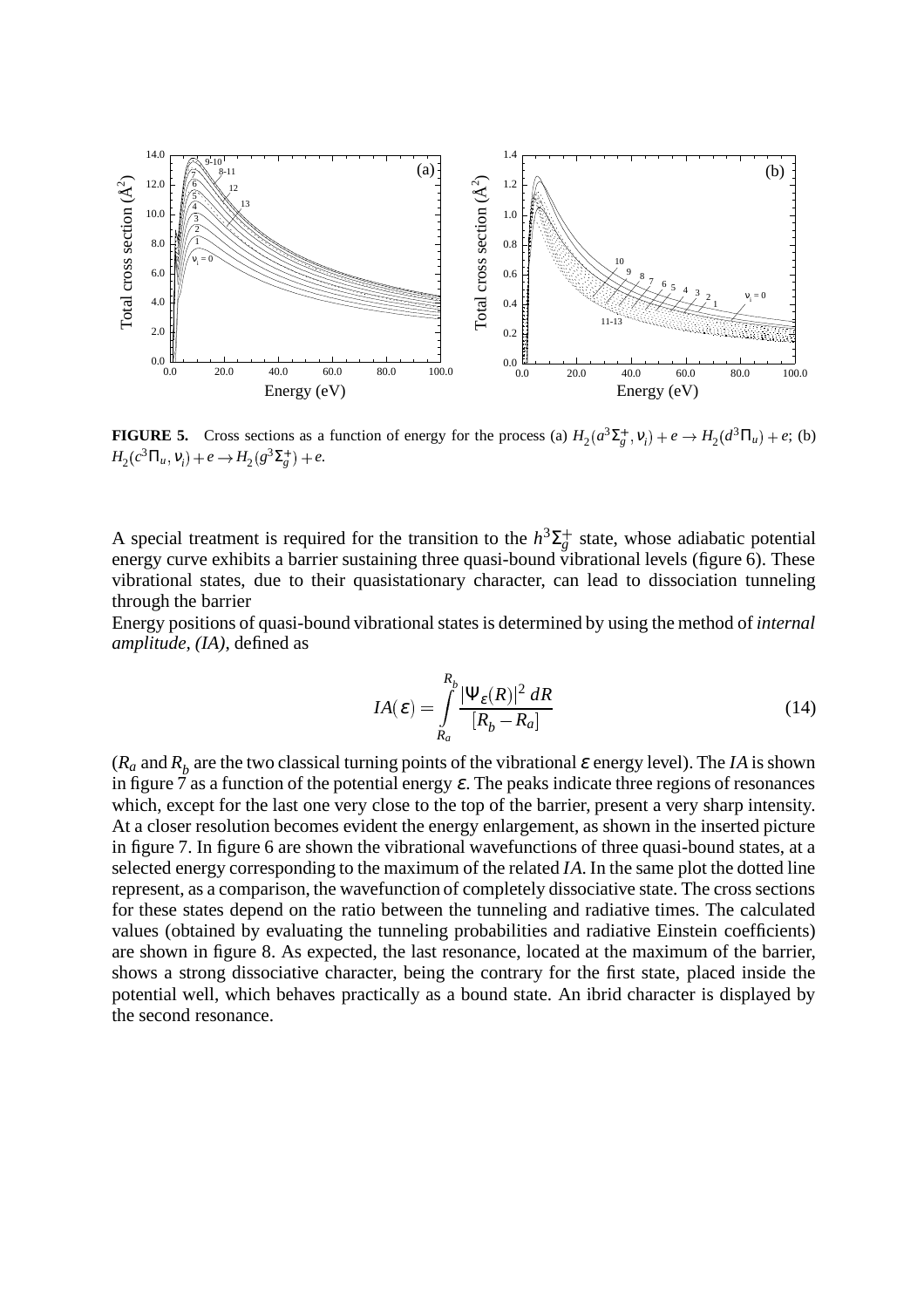

**FIGURE 6.** Potential energy curves and vibrational levels for  $c^3 \Pi_u$  and  $h^3 \Sigma_g^+$  states of  $H_2$ . Some wavefunctions of quasi-bound states (corresponding to Internal Amplitude peaks) (full lines) and for a non quasi-bound level (dashed line) are also displayed. The left portion of the first three wavefunctions (from the origin of the internuclear distance to the right wall of the barrier) has been multiplied by  $10^{-6}$ ,  $10^5$  (dashed line) and  $10^{-2}$  for a better representation.



**FIGURE 7.** Internal amplitude (14) as a function of continuum energy (the second peak is magnified in the inserted picture)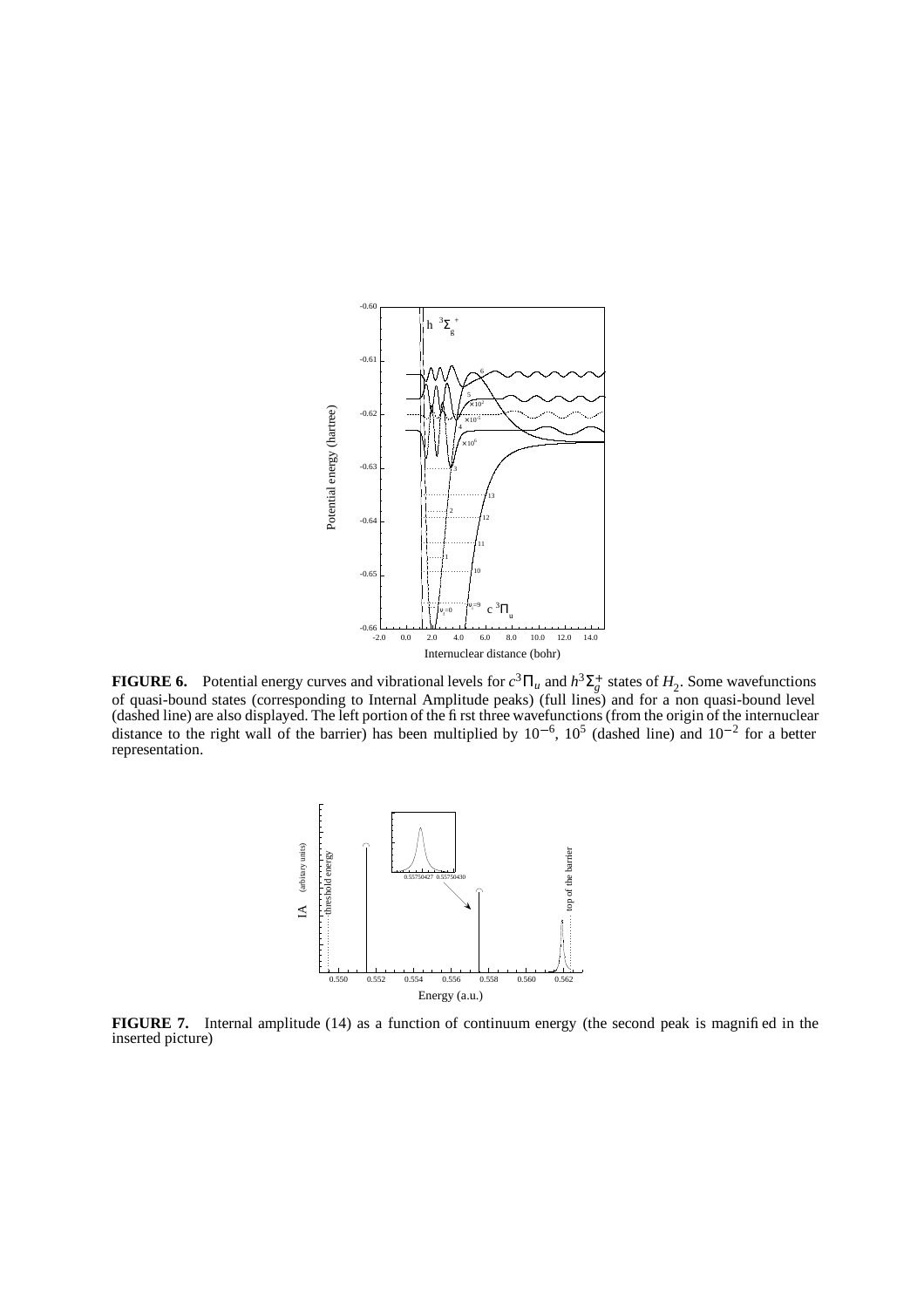

**FIGURE 8.** Quasi-bound state dissociative cross section for the process  $H_2(c^3 \Pi_u, v_i) + e \rightarrow H_2(h^3 \Sigma_g^+, v') + e$ as a function of initial vibrational quantum number, at the incident energy  $E=10$  eV. The curve labeled as  $v' = 4$ has been multiplied by a factor of  $10<sup>7</sup>$ .



**FIGURE 9.** Cross sections as a function of energy for the process (a)  $H_2(c^3\Pi_u, v_i) + e \rightarrow H_2(h^3\Sigma_g^+) + e$ ; (b)  $H_2(c^3\Pi_u, v_i) + e \rightarrow H_2(h^3\Sigma_g^+, v) + e \rightarrow H + H + e.$ 

Total and dissociative cross sections for  $c \rightarrow h$  transition, as a function of the energy and the initial vibrational quantum number, are presented in figure 9.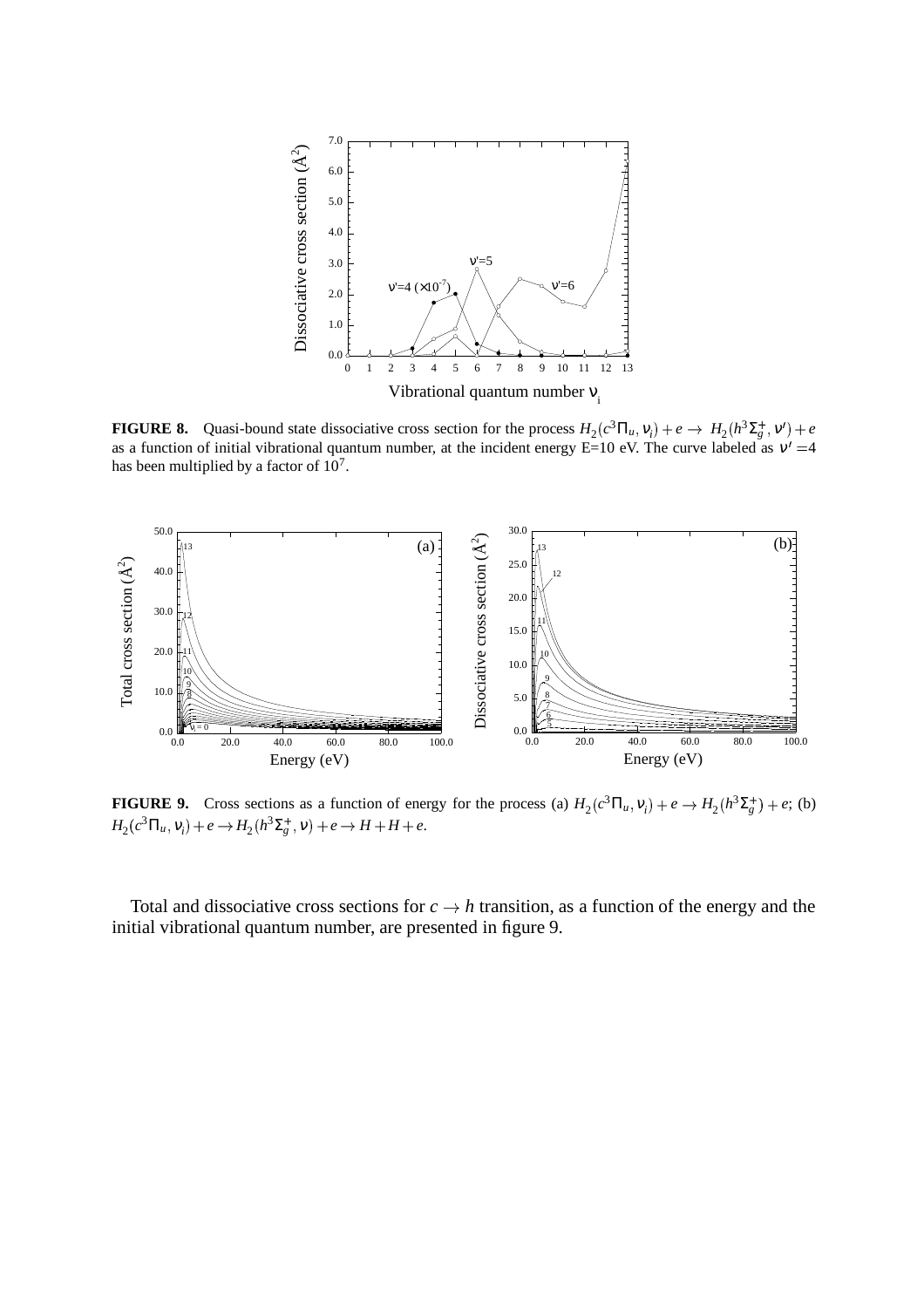### **ATOM-MOLECULE COLLISION PROCESSES**

Extensive dynamical calculations have been performed [17] on the LSTH (Liu-Siegbahn-Truhlar-Horowitz) PES [18] of state-to-state (*VT-processes*) and dissociation cross sections for collision of atomic hydrogen with rovibrationally excited molecular hydrogen.

All possible molecular rovibrational states (348) relative to the used PES have been considered and used as initial states, including quasibound ones (classically bound but quantally subject to tunnelling), which are of importance for recombination kinetics [19].

The code integrates the Hamilton equations of motion using Runge-Kutta fourth-order method with variable time step size controlled by a space interval of 0.015 Åand a velocity interval of 0.01 Å/fs. Total energy error checks  $(6 \times 10^{-4} \text{ eV})$  are also performed. The impact parameter is scanned using a stratified sampling method. The standard QCT method (quasiclassical trajectory method) has been modified by using continuous distributions of rovibrational actions in reactants instead of delta function distributions, weighting trajectories with a simple "square window" function centered in integer values with integer width [20].

Dissociative cross sections as a function of the relative collision energy for different  $(v, j)$ pairs are presented in figure 10.



**FIGURE 10.** Dissociative cross section for selected initial states of  $H_2$ , as a function of collision energy, compared with results of ref. [21] (open symbols).

Cross section energy profile is characterized by a threshold energy, decreasing with the target internal energy, and by an increasing trend up to a maximum, whose value strongly depends on the initial roto-vibrational state. Comparing the cross sections with results calculated with a similar approach for few transitions by Dove and Mandy [21] (also reported in figure 10) a good agreement is found.

State-selected dissociative rate coefficients,  $K_d(v)$ , (figure 11) have been obtained from cross section data, averaging on a Boltzmann distribution function of the rotational states.

Cross sections for vibrational de-excitation process

$$
H + H_2(v, T_{rot}) \rightarrow H + H_2(v', all j') \tag{15}
$$

summed over final *j'* values and averaged on the rotational temperature, have been obtained including both reactive and non-reactive collisions. The cross section sharply increases with translational energy up to a maximum and then decreases to an approximately flat trend. In figure 12a-b results for monoquantic de-excitation initiated from two different vibrational levels are shown for different rotational temperatures. Vibrational excitation emphasizes the peak value and shifts its position in the low energy region. The cross section dependence on the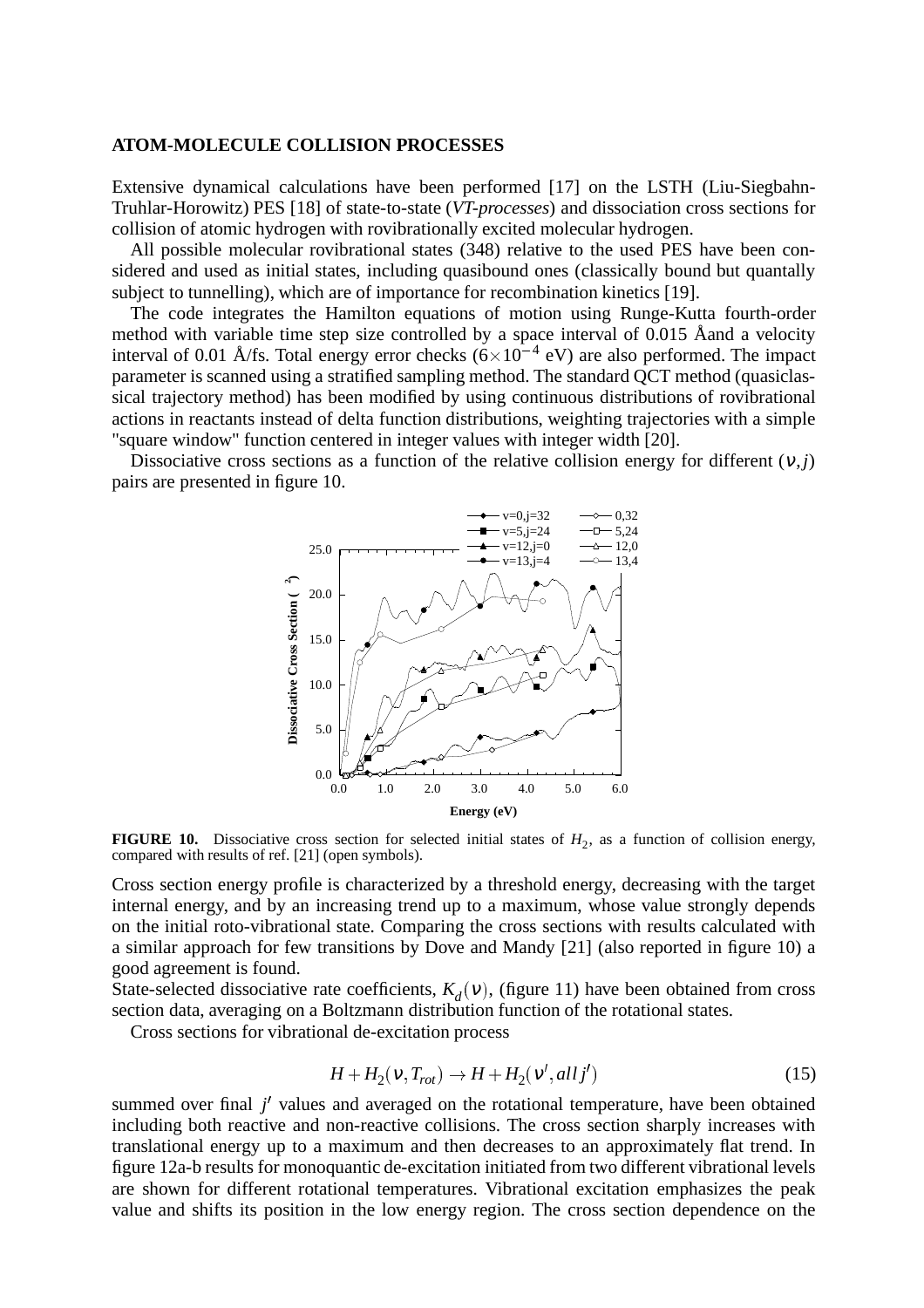

**FIGURE 11.** Dissociation rate coefficients averaged over Boltzmann distributions of rotational states plotted as a function of temperature for even (a) and odd (b) vibrational quantum numbers.



**FIGURE 12.** Monoquantic vibrational de-excitation cross sections as a function of translational energy, for different rotational temperatures. (a)  $v=5$ , (b)  $v=9$ .

rotational temperature is more significant for low initial  $v$ , due to the wide rotational ladder and to the related large contribution at high rotational temperature. Derived rate coefficients are in good agreement with the rates calculated by Laganá [22].

In order to compare the calculated dynamical data with experimental results, the global dissociation rate coefficient has been derived, building up a kinetic model of the  $H_2$  dissociation as occurring in a thermal bath of atoms at a temperature  $T$ . The atomic hydrogen concentration is taken to be 100 times higher than that one of the molecules. As a consequence only V-T processes involving atomic hydrogen can be assumed to significantly contribute to populate the vibrational ladder. The kinetic problem deals with the solution of the vibrational master equation including 15 vibrational levels of  $H_2$  submitted to the action of processes

$$
H + H_2(v) \rightarrow H + H_2(v')
$$
\n<sup>(16)</sup>

$$
H + H_2(v) \to 3H \tag{17}
$$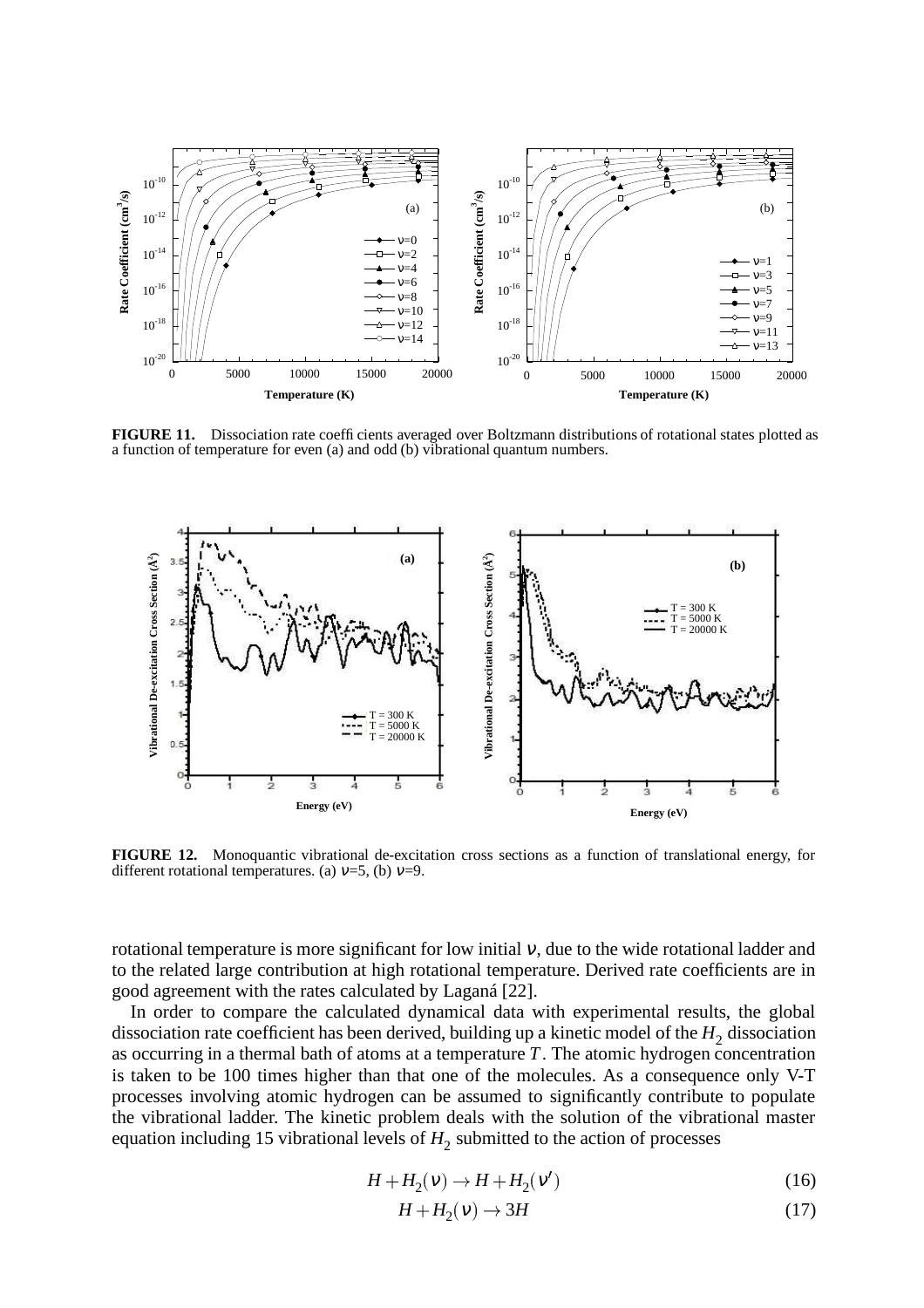

**FIGURE 13.** (a) Quasistationary vibrational distribution functions plotted versus vibrational quantum number for different gas temperature values. (b) A comparison of theoretical and experimental values of the global dissociation rate by Scott [23].

In this scheme the global dissociation rate is the resultant of the dissociative processes initiated from vibrationally excited molecules, expressed as

$$
v_d = N_H \sum_{v} N_v K_d(v) = N_H N_{H_2} K_d
$$
\n(18)

*K<sub>d</sub>*, the second order dissociation constant, can be obtained from the relevant  $K_d(v)$  values and from the vibrational distribution function  $N_{\nu}$ . Vibrational populations have been determined by integration of the system of vibrational master equations, assuming the initial vibrational distribution as a delta function centered at  $v=0$  level.

The temporal evolution of vibrational populations can be followed up to the quasistationary condition. Quasistationary vibrational distributions have a markedly Boltzmann character at all translational temperatures and distortions occur only for high vibrational levels (figure 13a). In figure 13b the global dissociation constant is displayed as a function of  $1/T$ , the experimental global dissociation rates quoted in [23] is also reported, showing the good agreement between experimental and theoretical results and indirectly confirming both the accuracy of the potential energy surface and the reliability of the QCT approach.

#### **SURFACE PROCESSES**

The interaction of atomic and molecular hydrogen on the reactor walls is relevant in affecting the  $H_2$  vibrational distribution through recombination/dissociation reactions and diffusion processes on the surface.

The recombination of atomic hydrogen on graphite has been studied in the framework of the semiclassical collisional method [24], according to which the dynamics of the chemical particles,  $H$  and  $H_2$ , interacting with the graphite surface is described classically by solving the relevant Hamilton's equations of motion while the phonons modes of the graphite surface are treated quantum-mechanically. The coupling between the classical degrees of freedom with the phonons dynamics is made via a time and surface temperature dependent effective potential  $V_{eff}$ , of the mean-field type.

The crystal model K62/62/62 consists of 186 carbon atoms displayed over three layers according to the appropriate lattice symmetry (figure 14a)

The adopted hydrogen-surface potential smoothly switches from  $H_2$ -graphite to  $H$ -graphite interaction potential according to the  $H - H$  interatomic separation.  $H_2$  is physisorbed on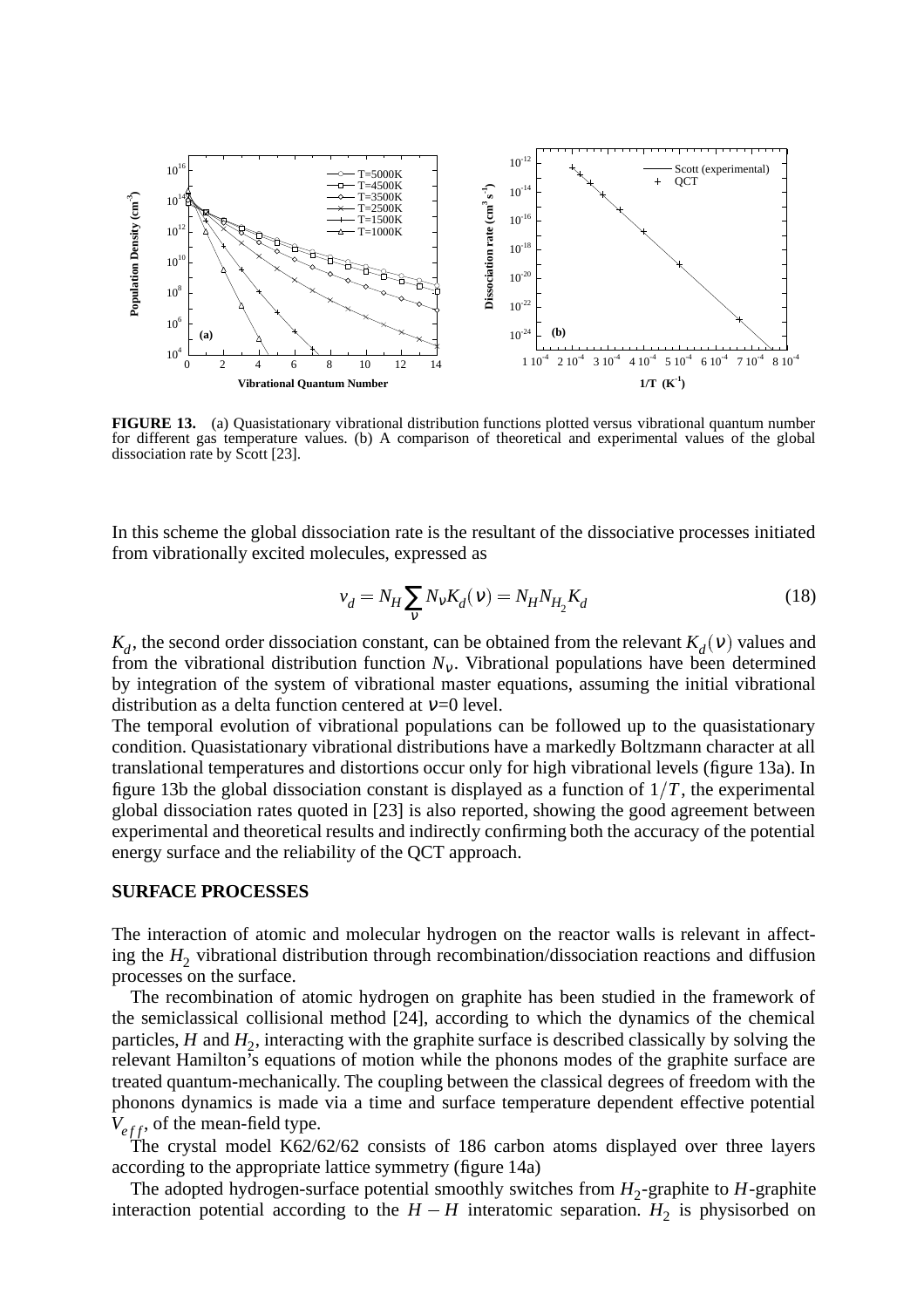

**FIGURE 14.** (a) Crystal model K62/62/62. (b) Graphite surface structure.



**FIGURE 15.** Hydrogen-surface interaction potential as a function of the atom surface distance, *Z*, at the site *A*. (a) ref. [27], (b) ref. [28]; dashed lines indicate fitting curves.

graphite in the perpendicular geometry, as confirmed both by experimental and theoretical results [25, 26], the adsorption energy being negligible regardless the adsorption site. On the contrary the *H*-graphite interaction is characterized by chemiadsorption, the binding energy depending on the interacting site. Different semiempirical electronic structure calculations have been performed to explore the potential surface and it turns out that the strongest interaction occurs on top of carbon atom, i.e. at the lattice site *A* in figure 14b. The interaction potential for atomic hydrogen approaching the surface perpendicularly at site A has been modelled fitting results by Fromhertz et al. [27] (figure 15a) and by Jeloaica et al. [28] (figure 15b).

The more recent DFT calculations performed by Jeloaica et al. predict a well depth a factor two lower with respect to the value of ref. [27], affecting significantly the catalytic activity of the graphite surface. Reported results have been obtained employing the potential by Jeloaica et al.. Details on the parametric expressions for the interactions potentials can be found in refs. [29, 30]. Hydrogen recombination at graphite surface can occur through two alternative mechanisms:

• the direct Eley-Ridel two-step mechanism (*E-R mechanism*)

$$
H_{gas} + graphite \rightarrow H_{ads} * graphite
$$
 (19)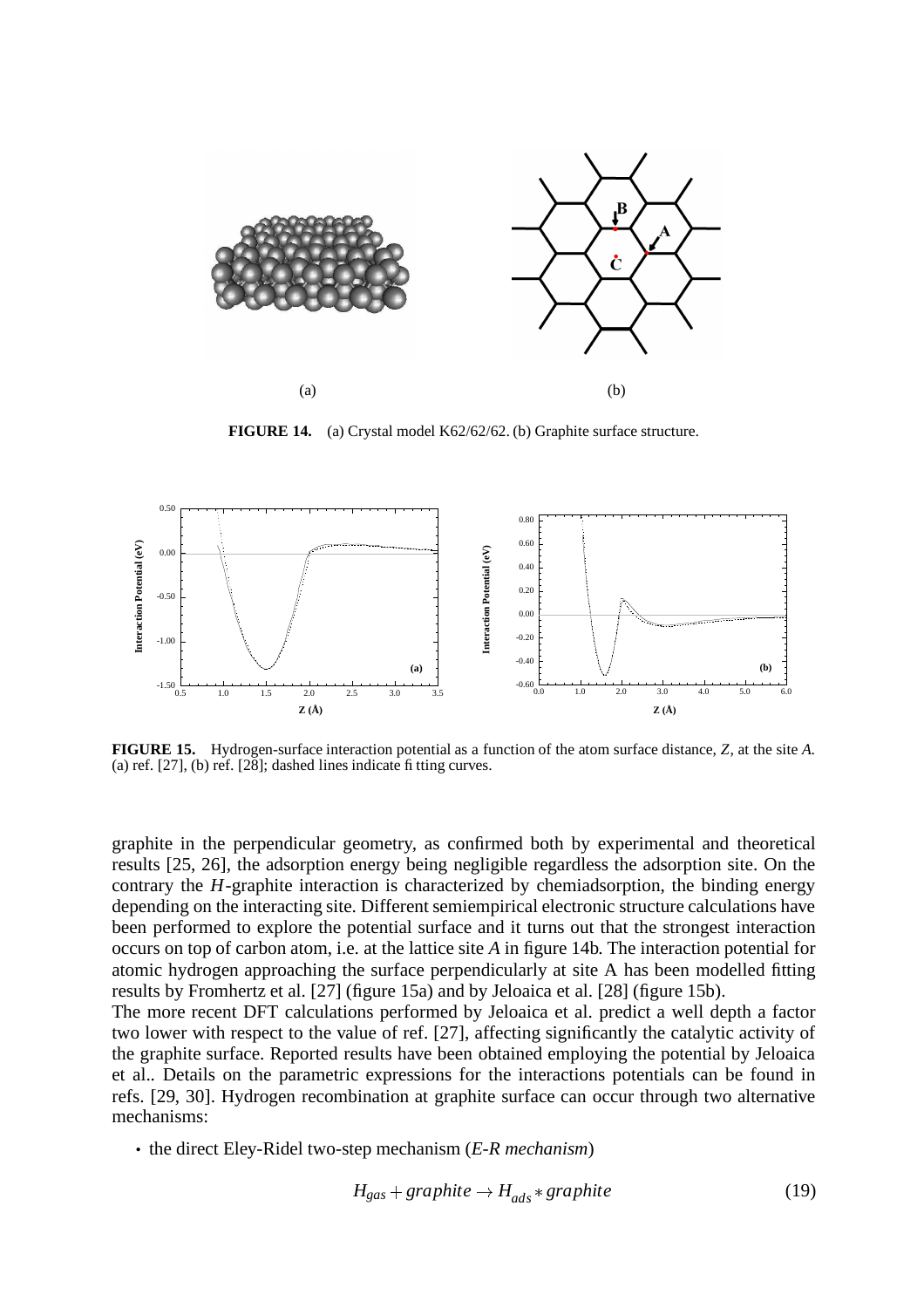

**FIGURE 16.** Recombination probability as a function of incident kinetic energy. (a)  $T_s = 10K$ ; (b)  $T_s = 500K$ .

$$
H_{ads} * graphite + H_{gas} \rightarrow H_2(v, j) + graphite
$$
 (20)

• the indirect Langmuir-Hinshelwood mechanism (*L-H mechanism*)

$$
H_{ads} * graphite + H_{ads} * graphite \rightarrow H_2(v', j') + graphite
$$
 (21)

The L-H mechanism simulation of the diffusive processes of adsorbed hydrogen atoms across the surface is complex and requires the knowledge of the full topology of the interaction potential, therefore the E-R recombination reaction has been studied.

The adsorbed *H* atom is placed at the equilibrium distance of 1.5 Åand in thermal equilibrium with the surface at the temperature  $T_S$ , the molecular dynamic code simulates the *H* atom in the gas phase impinging on the surface with polar angles ( $\theta$ ; $\phi$ ) with a kinetic energy  $E_{kin}$ , giving the recombination probabilities, the nascent vibrational and rotational distribution of formed  $H_2$ molecules and reaction probabilities for different reaction products.

Recombination probability critically depends on surface temperature: the increase of  $T<sub>S</sub>$  corresponds to the decrease of the probability for the recombination. It can be appreciated by inspection of figure 16 where results for  $T<sub>S</sub> = 10K$  (temperature range for astrophysical applications) and for  $T_S = 500K$  are presented. The energy distribution analysis shows that a fraction of the exothermic energy released in hydrogen recombination is shared among the internal states of the newly formed molecules, leading to non-Boltzmann nascent vibrational distribution, being the non-equilibrium character emphasized at high surface temperature. In figure 17 typical calculated vibrational populations of  $H_2$  molecules for different surface temperatures are presented, at the impact energy of 0.03 eV.

The interaction with graphite actually can lead to activation of several reaction exit channels:

$$
H_{ads} + H_{gas} \rightarrow \begin{array}{ccc} H_2(\nu, j) & (a) \\ H_{gas} + H_{ads} & (b) \\ H_{gas} + H_{gas} & (c) \\ H_{ads} + H_{ads} & (d) \end{array} \tag{22}
$$

the non-reactive surface processes (22)b-d are relevant in the investigation of plasma walls performance in fusion devices, in fact the relative importance with respect to the recombination channel can be considered as an indication of the efficiency of surface damage processes experimentally observed. Probabilities for reactive and non-reactive channels in hydrogengraphite interaction are presented in figure 18.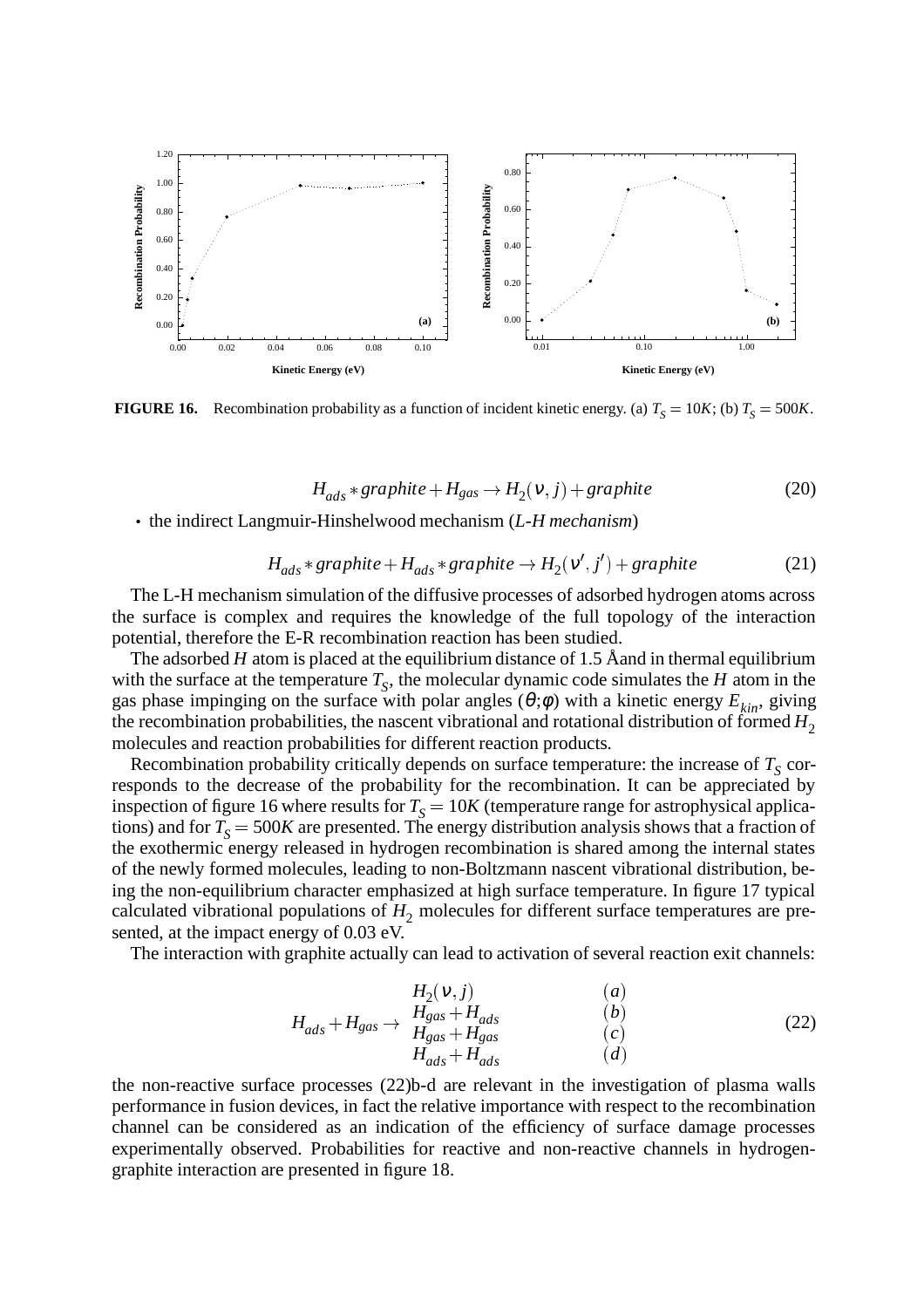

**FIGURE 17.** Population of vibrationally excited  $H_2$  molecules in recombination process at the impact energy of 0.03 eV. (a)  $T_s = 10K$ ; (b)  $T_s = 100K$ ; (c)  $T_s = 500K$ .



**FIGURE 18.** Probability for recombination (circles), adsorption of one atom (triangles), of both atoms (diamonds) and scattering of both atoms (down triangles) as a function of incident kinetic energy. (a)  $T<sub>S</sub> = 100K$ ; (b)  $T_S = 500K$ .